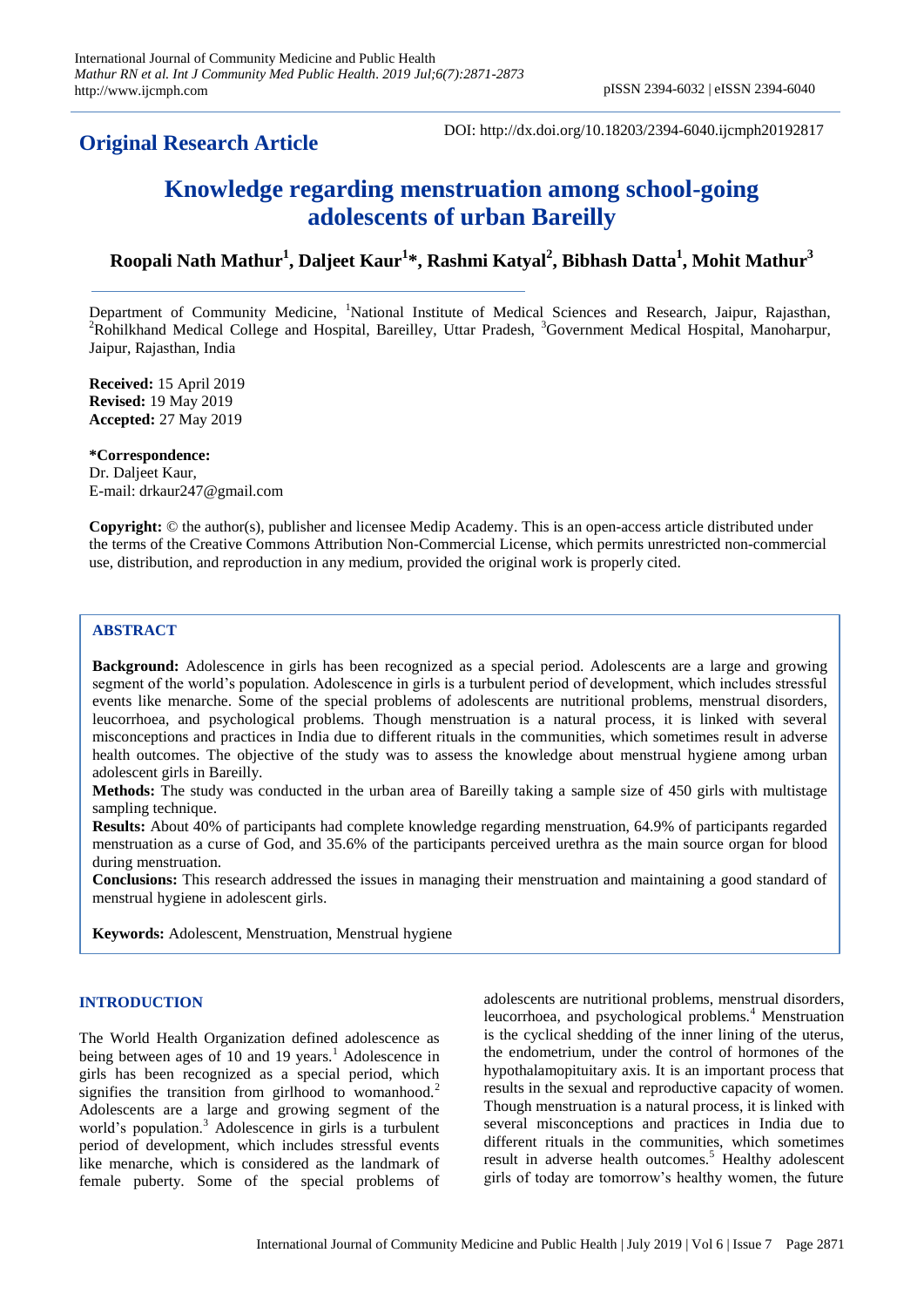of every society, and a great resource of the nation.<sup>6</sup> If our aim is to improve the quality-of-life, then it is imperative that we give more importance to the needs of girls in this crucial period of life. Therefore, this study was aimed at assessing the knowledge of menstruation, menstrual problems, and the personal hygiene of adolescent girls.

#### *Objective*

To assess the knowledge about menstrual hygiene among urban adolescent girls in Bareilly

#### **METHODS**

A cross sectional study was done in the urban areas of Bareilly from November 2015 to October 2016 among school-going adolescent girls. Totally, 450 girls were interviewed for the study by taking a 50% prevalence of knowledge regarding mensuration (after pilot study). Selection of participants was done via multistage sampling technique applied in the urban area. Out of 70% wards, 10% of the wards were selected and from the 10% of the total schools were selected. All school-going girls of age group 10 to 19 years whose parents gave informed consent were included in the study. All the girls whose parents did not give consent for the study and also those who were absent on the day of study or had not attained menarche were excluded from the study.

#### *Operational definition*

*Correct knowledge*: Menstruation is a physiological phenomenon that is unique to females that begins in adolescence. It is a monthly uterine bleeding for 4 to 5 days occurring regularly every 28 days. Normally, females get 13 menses in a year and around 400 menses in her reproductive life. The first menstruation is termed as "menarche." The age of menarche is between 10 and 16 years in India.

*Incorrect knowledge*: Those who have knowledge about three out of five points of correct knowledge.

*No knowledge*: Those who do not know any of the points of correct knowledge.<sup>7</sup>

# **RESULTS**

Table 1 and Figure 1 represent the maximum number of participants having complete knowledge regarding menstruation as 184 (40%) followed by partial knowledge as 144 (32%) and no knowledge as 122 (27%) respectively. Figure 2 show (delete) the maximum number of participants having perception regarding reason of menstruation as a curse of God as 292 (64.9%), while 76 (16.9%) perceived it as a normal physical process. Only 60 (13.3%) consider it as a disease, while the rest do not know the reason and are 22 (4.9%) in numbers respectively. Table 2 shows that maximum number of participants who perceived urethra as main source organ for blood during menstruation as 160 (35.6%), followed by the vagina as 117 (26%), uterus as 110 (24.4%), and do not know as 63, (14%) respectively.

#### **Table 1: Distribution of adolescent girls according to their knowledge about menstruation (n=450).**

| <b>Perception</b>        | <b>Frequency</b> | Percentage (%) |
|--------------------------|------------------|----------------|
| <b>Correct knowledge</b> | 184              |                |
| No knowledge             | 122              | フフ             |
| <b>Partial knowledge</b> | 144              | 32             |
| Total                    | 450              | 100            |







**Figure 2: Distribution of adolescent girls according to their perception regarding the main reason for menstruation (n=450).**

## **Table 2: Distribution of adolescent girls according to the perception of the main source organ for blood during menstruation (n=450).**

| Organ          | Frequency | Percentage $(\% )$ |
|----------------|-----------|--------------------|
| Vagina         | 117       | 26                 |
| <b>Urethra</b> | 160       | 35.6               |
| <b>Uterus</b>  | 110       | 24.4               |
| Do not know    | 63        | IΔ                 |

#### **DISCUSSION**

The perception and reaction of girls toward menstruation depend to a large extent on their knowledge about this phenomenon. Prior awareness regarding menarche and